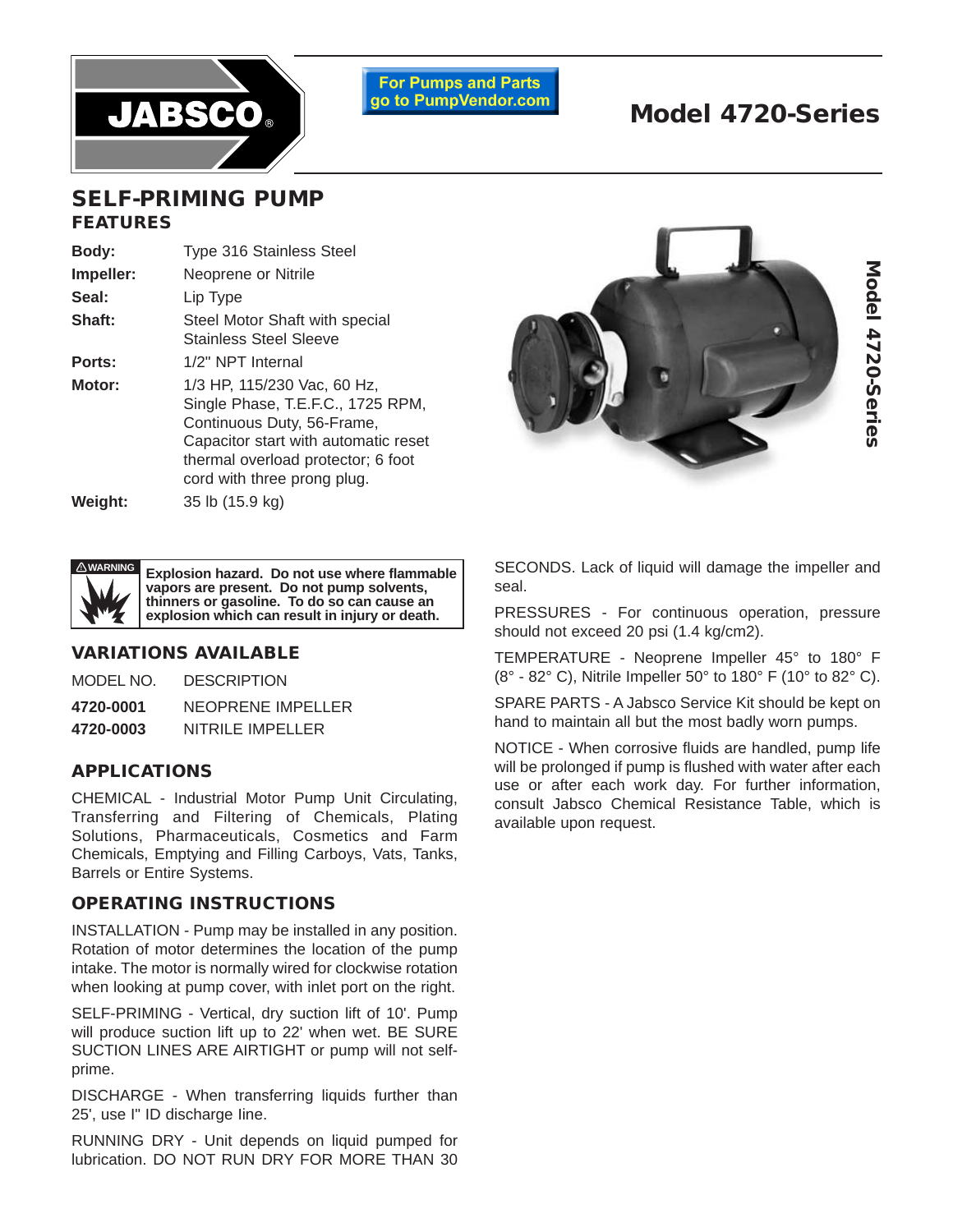#### **SERVICE INSTRUCTIONS**

#### **DISASSEMBLY**

#### **TO REPLACE IMPELLER**

- 1. Remove end cover cap screws, end cover, gasket and wearplate.
- 2. Grasp impeller hub with water pump pliers and withdraw impeller from body. Check seal and internal parts, for wear. Replace worn parts if necessary.
- TO REPLACE SEAL ASSEMBLY
- 3. Loosen adaptor clamp nut and remove pump head from motor Use a screwdriver to spread the clamp slighty to facilitate removal.
- 4. See above Step #1.
- 5. Remove body, gasket and wearplate from adaptor. Push impeller from body bore.
- 6. Remove seal liner and seal by pressing from motor end of adaptor.
- 7. Remove seal from liner. Check all parts for wear. Replace if questionable.

#### **ASSEMBLY**

#### **TO REPLACE IMPELLER**

- 1. Coat body bore and end of impeller extended insert with a light film of water pump grease. Align detent in impeller extended insert with keyway in shaft. Depress the two impeller blades which fit under the cam, and carefully push the impeller into the body bore. Use a screwdriver in the drain slot area to push the neoprene slinger up onto the end of the extended impeller. Rotate the impeller in a clockwise direction to assure the impeller blades are in the correct position for easy starting.
- 2. Replace wearplate, gasket, end cover and secure with end cover cap screws.

#### **TO REPLACE SEAL ASSEMBLY**

- 3. Install seal liner in bore of adaptor, aligning bolt holes carefully.
- 4. Dip seal in water for lubrication and push into seal liner bore with lip facing outwards. Wipe a thin film of grease on lip of seal.
- 5. Install wearplate against liner, install gasket, align bolt holes.
- 6. Push the impeller into the body and rotate the impeller in a clockwise direction to align blades for correct direction of rotation. Place the body impeller assembly over the gasket and wearplate, and carefully insert the impeller extended insert through the seal.
- 7. Install the four capscrews through the adaptor flange and screw into threaded holes in body flange. Tighten bolts evenly and securely.
- 8. Repeat Step #2.
- 9. Align the tab in the slinger bore with the keyway in the shaft and push the slinger part way onto the shaft.
- 10. Align the detent in the impeller extended insert with the keyway in the shaft and push the pump head onto the motor hub, firmly against the motor. Tighten the adaptor clamp nut just enough to prevent the pump head from turning on the motor hub. If too tight, motor bearing will seize the shaft and become damaged during operation. Attach short lengths of hose to suction and discharge ports and place both hose ends in a bucket of water, before plugging motor in, to check operation.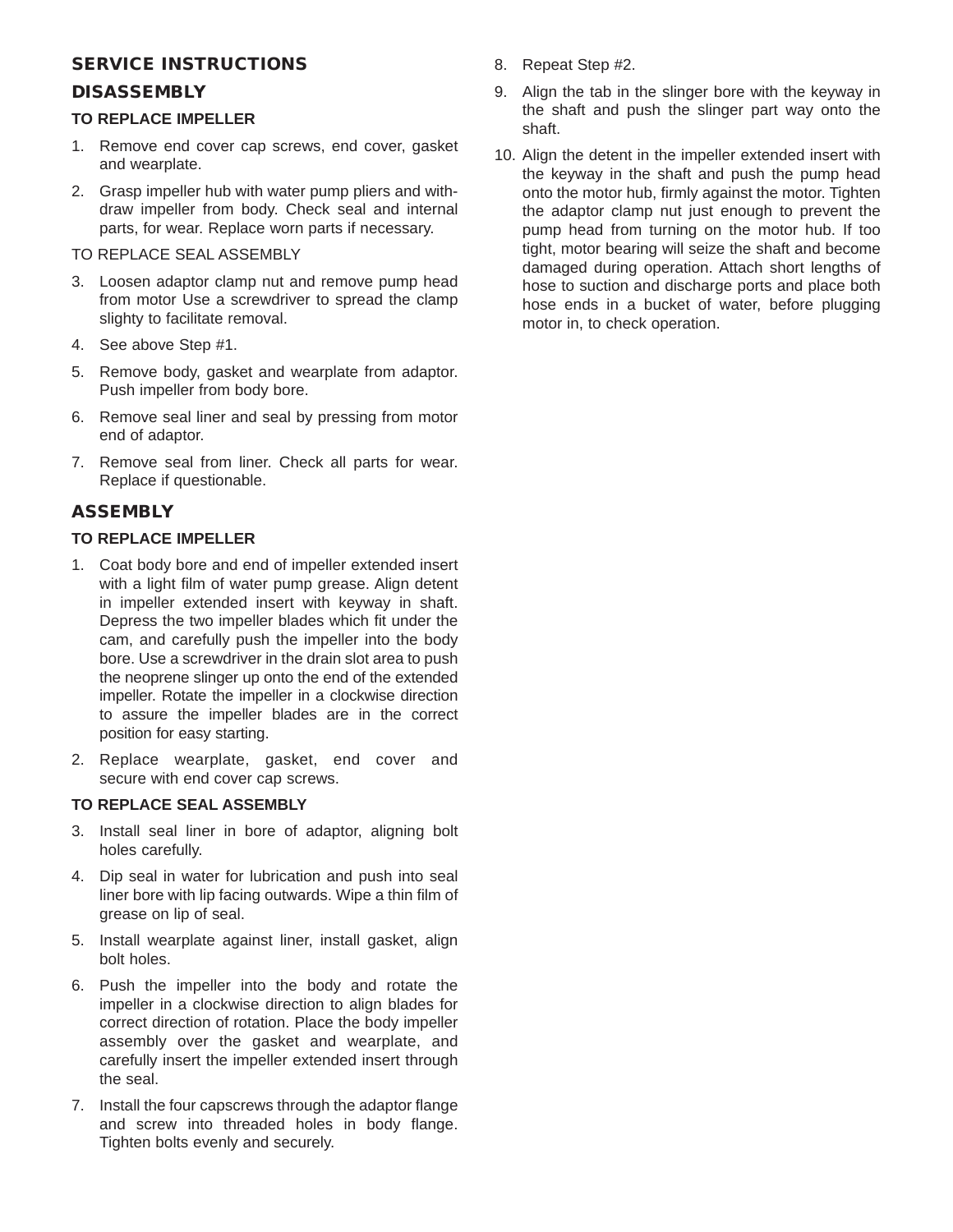

#### **PARTS LIST**

| <b>Key</b> | <b>Description</b>                   | Qty. Req.      | <b>Part Number</b> |
|------------|--------------------------------------|----------------|--------------------|
| 1          | Screw (End Cover)                    | 4              | 91106-0070         |
| 2          | <b>End Cover</b>                     |                | 4919-0000          |
| 3          | Wearplate (Body to End Cover)        | 1              | 4918-0000          |
| 4          | *Gasket                              | $\overline{2}$ | 2876-0000          |
| 5          | *Impeller (Neoprene)                 | 1              | 6174-0001          |
|            | (Nitrile)                            |                | 6174-0003          |
| 6          | Cam                                  | 1              | 2880-0000          |
| 7          | Screw (Cam)                          |                | 91023-0010         |
| 8          | Body                                 |                | 2873-0000          |
| 9          | Wearplate (Body to Adaptor)          |                | 4357-0000          |
| 10         | *Seal                                |                | 92700-0520         |
| 11         | Liner                                | 1              | 4354-0000          |
| 12         | Adaptor                              | 1              | 4355-0000          |
| 13         | Screw (Adaptor)                      | 4              | 91106-0070         |
| 14         | Slinger                              |                | 6398-0000          |
| 15         | Motor (includes Handle, Cord & Plug) | 1              | 18735-0000         |
| 16         | Nut (Adaptor)                        | 1              | 91105-0030         |
| 17         | Bolt (Adaptor)                       |                | 91095-0090         |
|            | Replacement Pump Head Only           |                |                    |
|            | (Neoprene)                           |                | 4730-0001          |
|            | Service Kit                          |                | 90045-0001         |

\* Parts Included in Service Kit